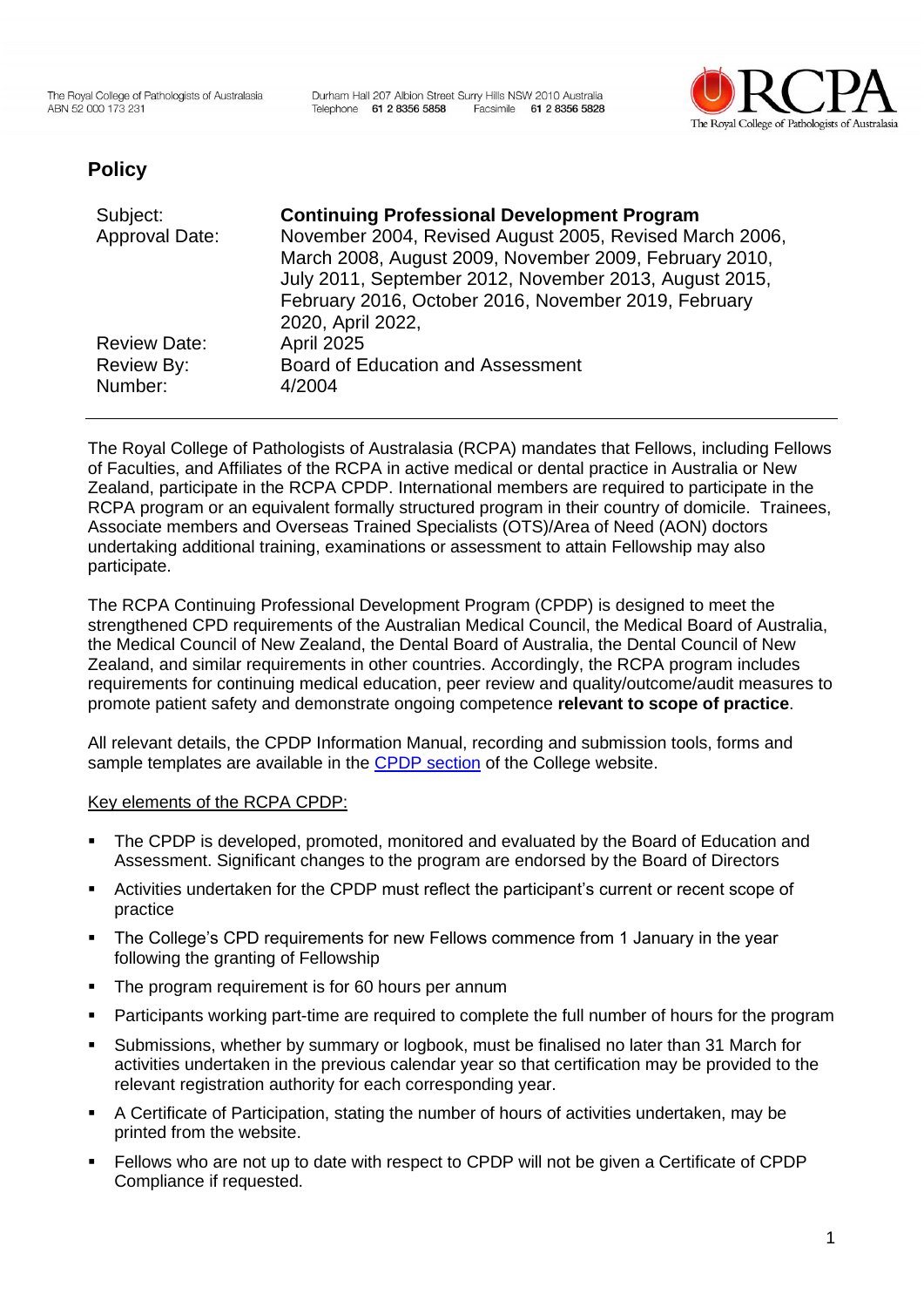- A random audit 5% of all Fellows' returns will be undertaken each year, requiring the individual submission of documentation as determined by the substantiation requirements set out in the RCPA CPDP Information Manual.
- If you have been audited by the Medical Board of Australia or the Medical Council of New Zealand for the year under review and can verify their acceptance of your submission, this will satisfy the College's audit requirement.
- If you have had all CPD requirements audited by RCPA in the year under review the MBA and the MCNZ will accept the College audit and not require a further audit.
- If the outcome of the audit is unsatisfactory, the Fellow will be audited in subsequent years to ensure compliance.
- Participants are required to maintain a suitable record of their activities. Tools to support recording and reporting are available on the RCPA website. Participants are required to retain records for at least three years. Documents should be backed up in a format that can be readily presented for audit if required.
- Each category of the CPDP includes a range of activities from which participants must select at least two, in addition to any mandatory elements, that are relevant to their scope of practice. A minimum of 15 hours per annum is required for each category.
- Development and annual updating of an individualised professional development plan is a mandatory item under Category B for Australian and New Zealand Medical Practitioners. Guidelines and a sample template may be found on the RCPA website. It is recommended that participants refer to the applicable trainee curriculum handbook to ensure that the plan reflects current expectations for the scope of practice in their discipline. Peer review of progress with the plan may be included under Category C.
- **Participation in training in the prevention and management of bullying, harassment, sexual** harassment and discrimination is mandatory for all RCPA supervisors and examiners. It is recommended that this type of training forms part of all Fellows' continuing education.
- **•** Participation in education for cultural safety is a high priority for medical and practitioners in all jurisdictions. The College provides an online module as an adjunct or alternative to employerprovided instruction and it is recommended that such education forms part of all Fellows' continuing education.
- All registered medical and dental Fellows must individually participate in External Quality Assurance (EQA) activities where suitable activities or programs exist for the applicable scope of practice. Individual enrolment in such programs is not required. Examples of some suitable programs may be found in the [Laboratory Management section](https://www.rcpa.edu.au/Education/Laboratory-Management/Quality-Management/Quality-Assurance) of the RCPA website for reference.
- Fellows who are unable to meet the requirements of RCPA CPDP may continue to be members and receive benefits of RCPA membership. However, the RCPA is required to report non-participation and recency of practice to the Australian Health Practitioner Registration Agency or Medical Council of New Zealand as applicable unless the member is exempt. This may impact on registration status. Fellows in other jurisdictions must report their compliance or non-compliance in accordance with applicable regulatory requirements.
- **Exemptions are normally only granted for prolonged absence, up to 12 months, on the basis of** illness, parental leave, bereavement or other compassionate grounds.
- Fellows having difficulty meeting the requirements of the RCPA CPDP may contact the RCPA office for assistance by phone or by email [\(cpdp@rcpa.edu.au\)](mailto:cpdp@rcpa.edu.au) at any time.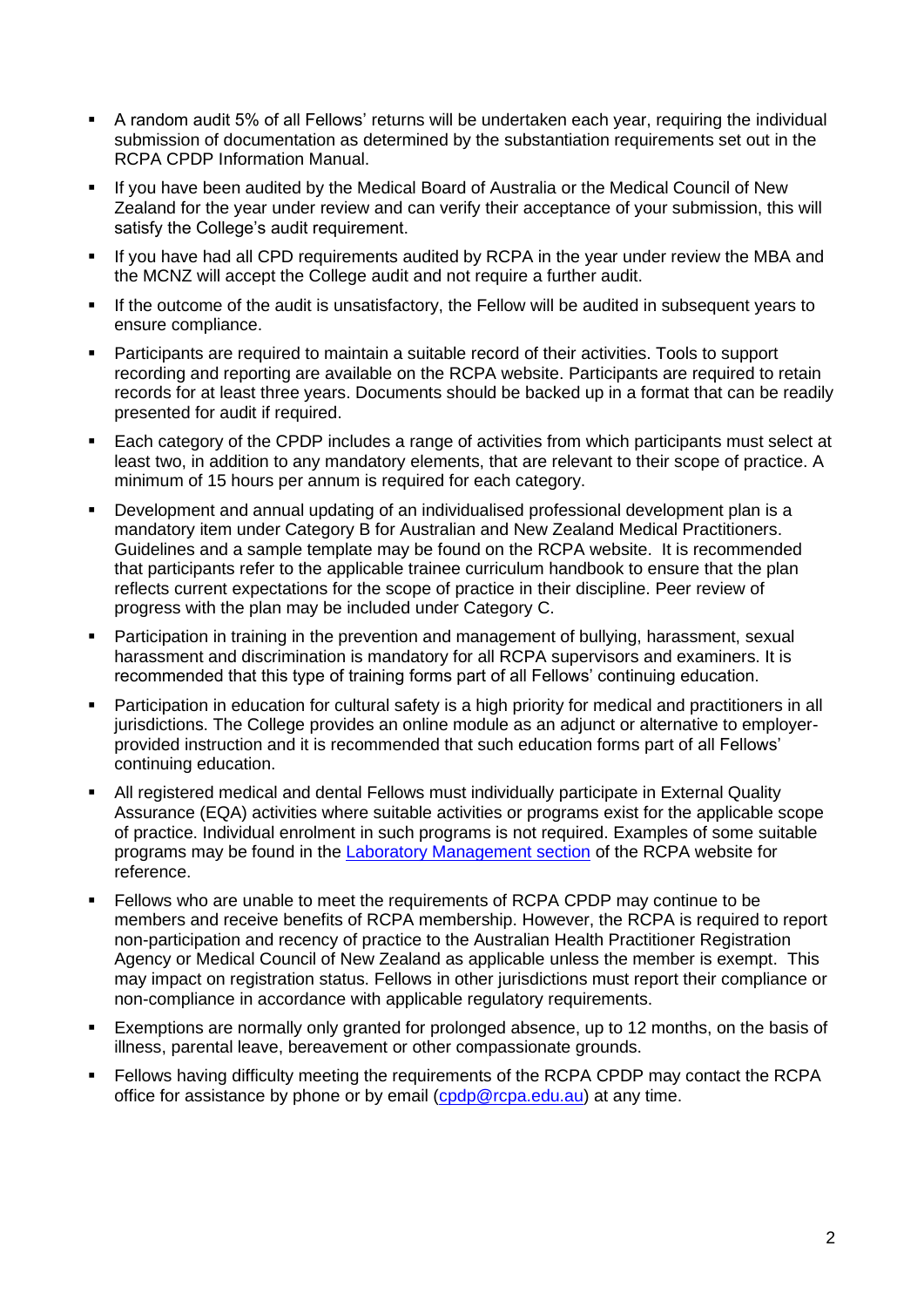### **The CPDP and joint/dual Fellows in Australia and New Zealand**

Medical practitioners who have specialist registration must meet requirements for **every specialty** in which they are registered. Submissions by joint/dual Fellows regarding participation in a program with another specialist college or organisation will not be accepted as complying with RCPA requirements. All joint/dual Fellows must submit RCPA CPDP returns if they wish to continue to receive Participation Certificates or Certificates of CPDP Compliance.

#### **The CPDP and international practitioners**

Fellows and Faculty Fellows who live in countries other than Australia and New Zealand and who **are not** registered for medical or dental practice in Australia and/or New Zealand, may participate in their country of domicile specialist college or professional organisation continuing professional development program. They will be deemed to be compliant with the RCPA CPDP requirements if the program is approved by the RCPA Board of Education and Assessment. Recognised international programs will not be subject to audit by the RCPA.

The RCPA will only support applications for registration in Australia or New Zealand if the applicant can demonstrate at least twelve months of compliance with RCPA CPDP requirements.

Fellows or Faculty Fellows who live in countries other than Australia and New Zealand, and who **are** registered for medical or dental practice in Australia and or New Zealand, must participate in the RCPA CPDP program or apply to the Board of Education and Assessment for possible special dispensation.

### **The CPDP and Faculty Fellows**

Fellows of the Faculty of Clinical Forensic Medicine or the Faculty of Oral and Maxillofacial Pathology who are in active clinical practice must meet the full requirements of the RCPA CPDP.

Fellows of the Faculty of Science who are engaged in clinical diagnostic practice must meet the requirements of the RCPA CPDP. Other Fellows of the Faculty of Science are strongly encouraged to participate. Other structured programs offered by recognised scientific or academic bodies may also be suitable**.** 

#### **Absence from practice**

Absence from active practice for this purpose is defined as a continuous period during which no or minimal practice in the relevant scope of practice is undertaken. The Medical Board of Australia has specific requirements regarding recency of practice (see below).

From the College CPDP perspective, an allowable absence from practice may occur across two calendar years and CPDP hours can be accrued on return to active practice provided the absence does not exceed 12 months duration. Examples include parental leave, sick leave and long service leave.

The College expectation aligns with the MBA Recency of Practice Standard which further specifies the following requirements to be met prior to return to work:

- For medical practitioners absent from practice for up to 12 months, there are no additional requirements prior to recommencing practice
- Medical practitioners with at least two years' experience who are absent from practice for up to three years are required to complete the equivalent of one year's pro rata CPDP activities relevant to their scope of practice prior to recommencement
- Medical practitioners with at least two years' experience who are absent from practice for